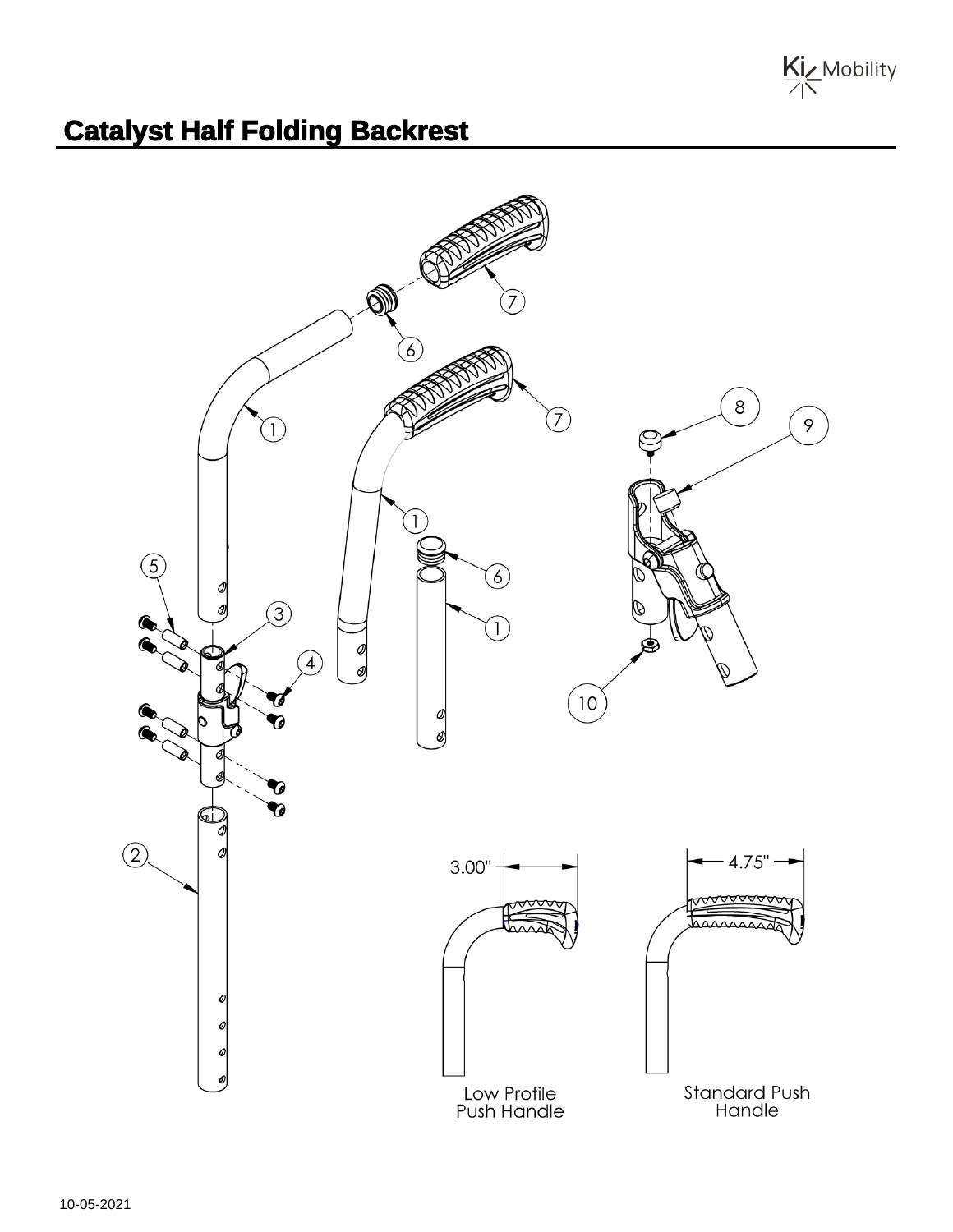Not available with Transit option, Heavy Duty option, Flip Back Armrest or Angle Adjustable Locking Extendable Flip Up Armrest <p> Low Profile Push Handles are not available with Drum Brake <p>

If changing from another style backrest and the Drum Brake is present, a new Drum Brake Cable Kit may be required

| <b>Item Number</b>              | <b>Part Number</b> | <b>Description</b>                                                                     | Quantity | <b>Retail</b> |
|---------------------------------|--------------------|----------------------------------------------------------------------------------------|----------|---------------|
| 3a, 4, 5, 8-10                  | 504599             | Half Folding Backrest Hinge Latch Assembly Left                                        | 1        | \$80.44       |
| 3b, 4, 5, 8-10                  | 504600             | Half Folding Backrest Hinge Latch Assembly<br>Right                                    | 1        | \$80.44       |
| 3a, 3b, 4, 5, 8-<br>10          | 504601             | Half Folding Backrest Hinge Latch Assembly Pair                                        | 1        | \$160.86      |
| 1a, 2, 3a, 4-6,<br>7a, 8-10     | 504602             | Half Folding Back Post Assembly Short Straight<br>w/ Standard Push Handle Left         | 1        | \$122.29      |
| 1a, 2, 3b, 4-6,<br>7a, 8-10     | 504603             | Half Folding Back Post Assembly Short Straight<br>w/ Standard Push Handle Right        | 1        | \$122.29      |
| 1a, 2, 3a, 3b,<br>4-6, 7a, 8-10 | 504604             | Half Folding Back Post Assembly Short Straight<br>w/ Standard Push Handle Pair         | 1        | \$256.23      |
| $1b, 2, 3a, 4-6,$<br>7a, 8-10   | 504605             | Half Folding Back Post Assembly Tall Straight w/<br><b>Standard Push Handle Left</b>   | 1        | \$122.29      |
| 1b, 2, 3b, 4-6,<br>7a, 8-10     | 504606             | Half Folding Back Post Assembly Tall Straight w/<br><b>Standard Push Handle Right</b>  | 1        | \$122.29      |
| 1b, 2, 3a, 3b,<br>4-6, 7a, 8-10 | 504607             | Half Folding Back Post Assembly Tall Straight w/<br>Standard Push Handle Pair          | 1        | \$256.23      |
| 1c, 2, 3a, 4-6,<br>7b, 8-10     | 504608             | Half Folding Back Post Assembly Short Straight<br>w/ Low Profile Push Handle Left      | 1        | \$122.29      |
| 1c, 2, 3b, 4-6,<br>7b, 8-10     | 504609             | Half Folding Back Post Assembly Short Straight<br>w/ Low Profile Push Handle Right     | 1        | \$122.29      |
| 1c, 2, 3a, 3b,<br>4-6, 7b, 8-10 | 504610             | Half Folding Back Post Assembly Short Straight<br>w/ Low Profile Push Handle Pair      | 1        | \$256.23      |
| 1d, 2, 3a, 4-6,<br>7b, 8-10     | 504611             | Half Folding Back Post Assembly Tall Straight w/<br>Low Profile Push Handle Left       | 1        | \$122.29      |
| $1d, 2, 3b, 4-6,$<br>7b, 8-10   | 504612             | Half Folding Back Post Assembly Tall Straight w/<br>Low Profile Push Handle Right      | 1        | \$122.29      |
| 1d, 2, 3a, 3b,<br>4-6, 7b, 8-10 | 504613             | Half Folding Back Post Assembly Tall Straight w/<br>Low Profile Push Handle Pair       | 1        | \$256.23      |
| 1e, 2, 3a, 4-6,<br>$8 - 10$     | 504614             | Half Folding Back Post Assembly Short Straight<br>Left                                 | 1        | \$114.57      |
| 1e, 2, 3b, 4-6,<br>$8 - 10$     | 504615             | Half Folding Back Post Assembly Short Straight<br><b>Right</b>                         | 1        | \$114.57      |
| 1e, 2, 3a, 3b,<br>$4-6, 8-10$   | 504616             | Half Folding Back Post Assembly Short Straight<br>Pair                                 | 1        | \$240.05      |
| 1f, 2, 3a, 4-6,<br>$8 - 10$     | 504617             | Half Folding Back Post Assembly Tall Straight<br>Left                                  | 1        | \$114.57      |
| 1f, 2, 3b, 4-6,<br>$8 - 10$     | 504618             | Half Folding Back Post Assembly Tall Straight<br>Right                                 | 1        | \$114.57      |
| 1f, 2, 3a, 3b, 4-<br>$6, 8-10$  | 504619             | Half Folding Back Post Assembly Tall Straight<br>Pair                                  | 1        | \$240.05      |
| 1g, 2, 3a, 4-6,<br>7a, 8-10     | 504620             | Half Folding Back Post Assembly Short 8 Degree<br>Bend with Standard Push Handle Left  | 1        | \$131.34      |
| 1g, 2, 3b, 4-6,<br>7a, 8-10     | 504621             | Half Folding Back Post Assembly Short 8 Degree<br>Bend with Standard Push Handle Right | 1        | \$131.34      |
| 1g, 2, 3a, 3b,<br>4-6, 7a, 8-10 | 504622             | Half Folding Back Post Assembly Short 8 Degree<br>Bend with Standard Push Handle Pair  | 1        | \$275.19      |